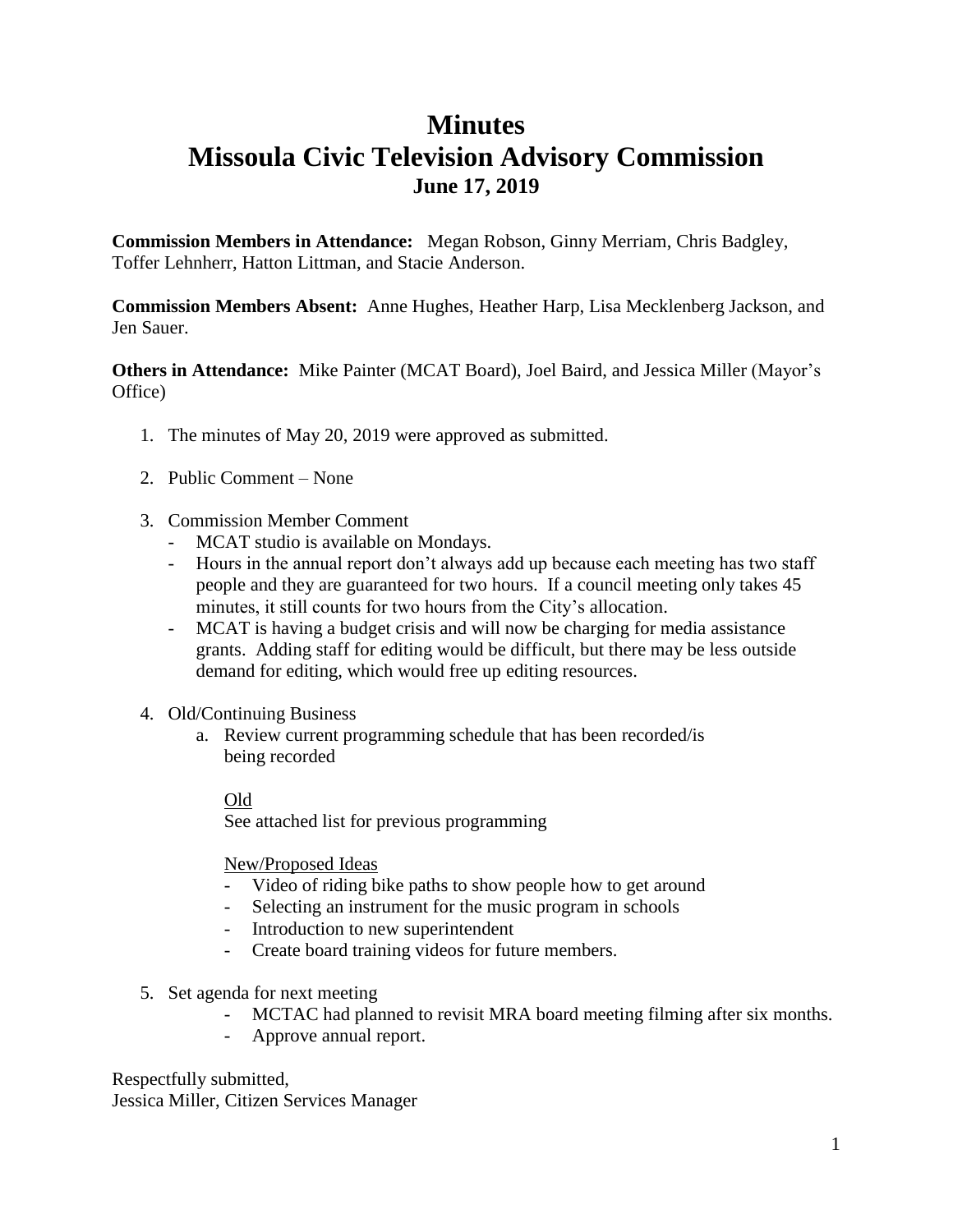

# Follow Up From April 15, 2019 MCTAC Meeting for June 17, 2019 MCTAC

Guests on Missoula Live related to City, County, Schools or University

Marie Anderson, City of Missoula, Urban Forestry

#### **Pending Projects**

- A look at Downtown Community Policing with Dedicated Downtown Police Officer Randy Krastel
- Riding Mountain Line buses
- Chris Behan will do a TIFF educational show (had to cancel for funeral)

#### **City of Missoula**

- 2019 Law Enforcement Memorial May 16, 2019
- Downtown Master Plan Community Presentation, May 22, 2019
- City Cemetery Tour
- City Band (partially funded by City of Missoula) each Wednesday eve, June 19 August 14, 2019

#### **University of Montana Media Assistance Grants**

- Celebrate Piano Series Angela Cheng and Alvin Chow, Duo Pianists
- Beyond the Media: Stories of Migration from Central America, Mansfield Center
- Montana Museum of Arts and Culture, Gallery Talk: Stephanie Frostad, Artist, with Lisa Simon, Radius Gallery, and Anna Wilson, Graduate Student, Museum of Art and Culture
- **•** Friends of Irish Studies, Hesburgh Lecture

#### **Missoula County Public Schools**

- MCPS Honoring our Native American Seniors Banquet Dinner May 16, 2019
- Finished Tours of Nine` Improved Schools
- MCPS High School Graduations